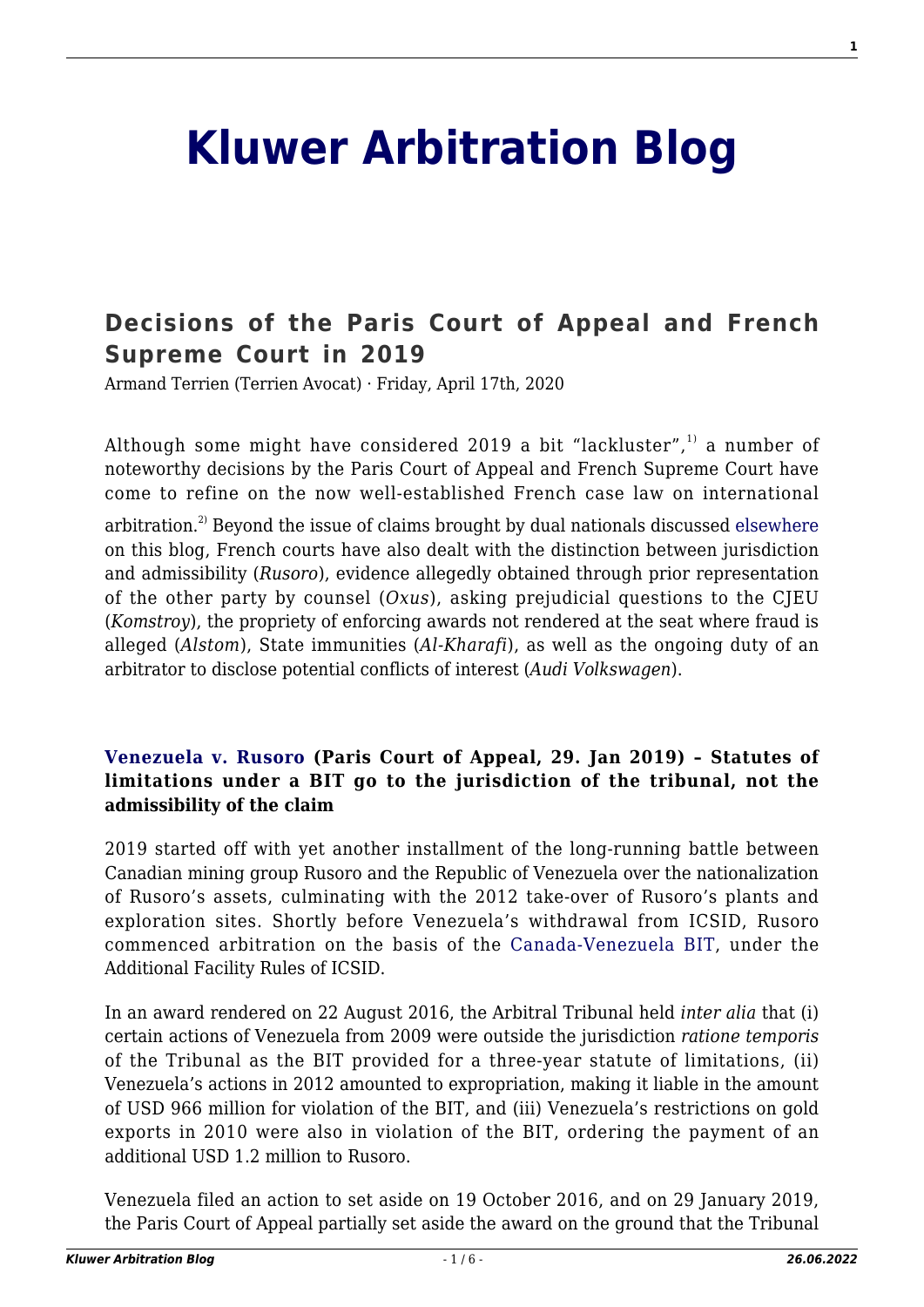had wrongfully extended its jurisdiction *ratione temporis* in taking into account events pre-dating the three-year statute of limitations of the BIT for the computation of damages relating to the expropriation claim. To reach this decision, the Court looked at "all elements, in fact and at law, allowing it to ascertain the scope of the arbitration agreement". In doing so, while seemingly applying its own traditional standard of review for jurisdictional challenges, the court engaged in a far-reaching inquiry into the Tribunal's quantum analysis, perhaps more akin to a review of the merits of the award.

#### **[Oxus Gold v. Uzbekistan](https://www.italaw.com/cases/781) (Paris Court of Appeal, 14 May 2019) – Evidence that should have been produced in document production is admissible, no matter its origin**

Contrary to what *Rusoro* and *Garcia* might have suggested, the Paris Court of Appeal upholds awards more often that it sets them aside. With *Oxus*, the Paris Court of Appeal confirmed its pro-arbitration stance by upholding a Tribunal's common-sense solutions to surprising issues encountered in discovery.

On 31 August 2011, Oxus, a UK-based company specializing in exploration and exploitation of precious and base metals, initiated arbitration against Uzbekistan, a Uzbek State-entity, and a Uzbek State-owned enterprise on the basis of the [UK-](https://investmentpolicy.unctad.org/international-investment-agreements/treaty-files/3543/download)[Uzbekistan BIT,](https://investmentpolicy.unctad.org/international-investment-agreements/treaty-files/3543/download) alleging that their actions were notably in breach of the expropriation and fair and equitable treatment provisions of the BIT. On 17 December 2015, the Tribunal dismissed the brunt of Oxus' claims (initially quantified at over USD 1.3 billion), while still awarding it USD 10 million on the ground that certain changes in tax law amounted to treaty breaches.

Oxus applied to the Paris Court of Appeal for a partial set aside of the portion of the award dismissing its expropriation claim, arguing that the Tribunal had considered (i) documents that had not been discussed in the context of this claim and, strikingly, (ii) documents that had been illegally obtained by the Respondents through prior representation of Oxus' parent company by Respondent's counsel. The Court reiterated its classic holding that a Tribunal need not discuss in advance with the parties the reasons for making certain findings. As to the question of allegedly illegally obtained documents, the Court endorsed the Tribunal's reasoning that since the documents should ultimately have been disclosed in the discovery process as responsive to a specific Redfern document request from Respondent, it saw no issue admitting the document in the record. Accordingly, the Court declined to set aside the award on the ground that enforcement would be in breach of French public policy.

# **[Moldova v. Komstroy](https://www.italaw.com/cases/2579) (Paris Court of Appeal, 24 Sept. 2019) – CJEU to advise on language of the ECT to ascertain jurisdiction of an arbitral tribunal**

As it will surely be the object of much further debate, we will only mention this case in passing. In a long-running UNCITRAL [ECT](https://www.italaw.com/sites/default/files/laws/italaw6101%2816%29.pdf) dispute relating to agreements entered into between Komstroy and Moldova for the sale of Ukrainian electricity to Moldova,

**2**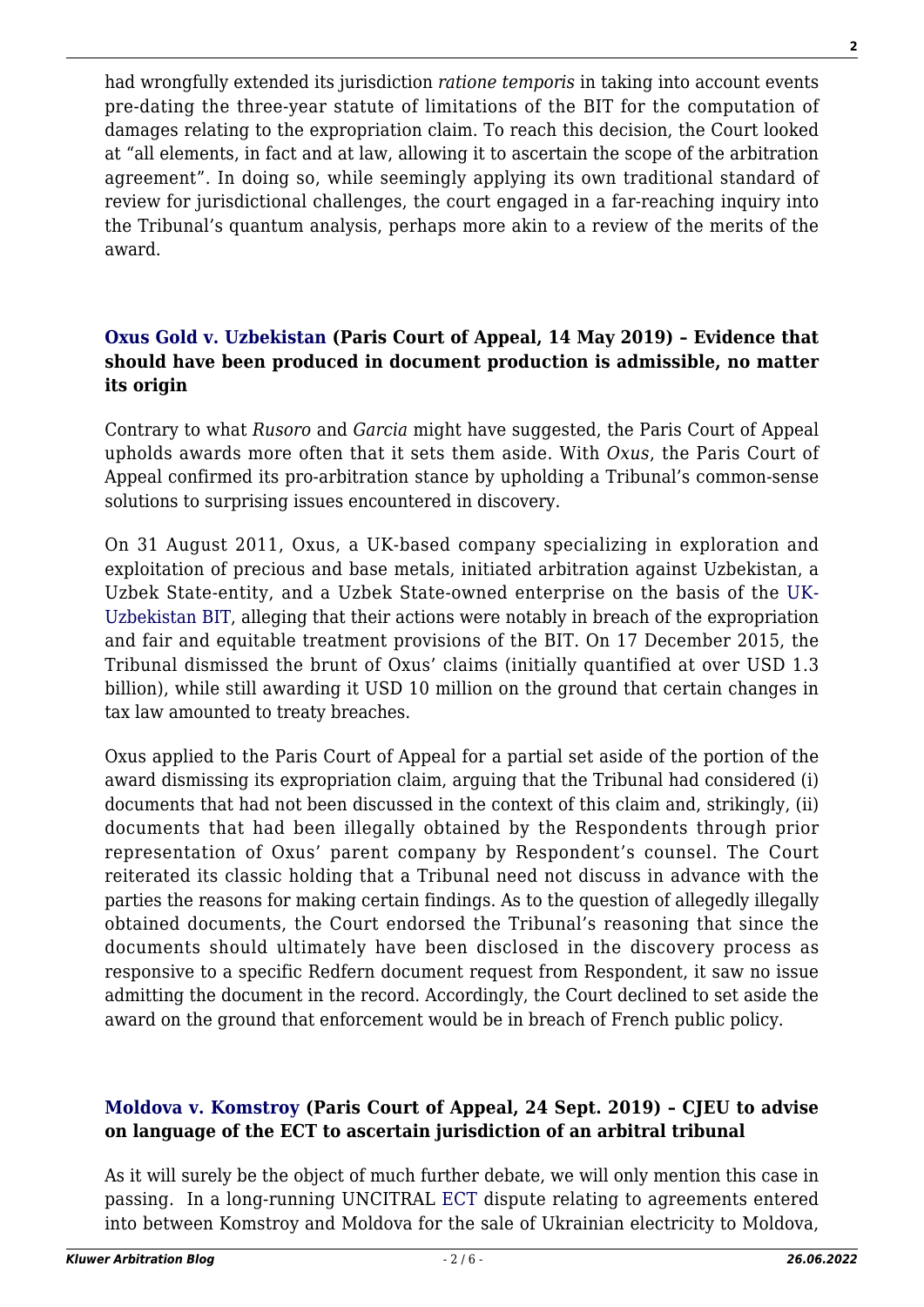the Court of Appeal, on remand, queried what the Court of Justice of the European Union understood to be the scope of "contribution" in the definition of the term "investment" per the ECT. As we wait for the CJEU's answer, we are left to wonder at the process that leads to the CJEU opining on the definition of the term "investment" where – subject of course to review of a set aside court – this should always be first and foremost a question for the arbitral tribunal to decide.

## **[Alstom v. Alexander Brothers](https://www.dalloz-actualite.fr/sites/dalloz-actualite.fr/files/resources/2019/06/16-11182.pdf) (Paris Court of Appeal, 28 May 2019) – Strong circumstantial evidence of corruption warrants set aside of an award**

Alongside detailed inquiries as to the jurisdiction of arbitral tribunals (*Rusoro*, above), the Paris Court of Appeal's recent case law confirms that it is also willing to "meticulously review" of awards where fraud is alleged (See [Belokon v. Kirghizistan](https://www.italaw.com/sites/default/files/case-documents/italaw8476.PDF), Paris Court of Appeal, 21 February 2017).

In 2004 and 2009, two Alstom entities entered into three consultancy agreements with Alexander Brothers, a Hong Kong company, in order to submit bids for railway projects in mainland China. Alstom made limited payments under the first two contracts in 2006 and 2008. Alexander Brothers commenced ICC proceedings in Geneva on 20 December 2013, seeking the balance of payments allegedly due by Alstom. On 29 January 2016, the Tribunal ordered payment of the balance of sums due under the first two contracts. Alstom initiated a set aside action with the Swiss Federal Supreme Court, and opposed enforcement of the award in France. In the French proceedings, Alstom argued that making such payments would be in violation of the ethics and compliance requirements included in the contracts. As a result, Alstom argued, enforcement of the award would result in giving effect to a contract entered into or obtained through corruption and kickbacks, which would be in violation of the principles of French international public policy.

In a first decision of 10 April 2018, the Court held that in order to determine whether enforcement of the award would result in giving effect to corruption, it could look into all relevant elements of fact and at law without being bound by the underlying arbitral decision or potentially relevant provisions of the law governing the merits of the case, effectively granting itself wide investigative powers. The Court held that strong circumstantial evidence (a "faisceau d'indices") was enough to deny recognition or enforcement, even in the absence of criminal proceedings regarding the same underlying fact, or indeed if those facts did not meet the burden of proof that would be required in criminal proceedings. According to the Court, relevant circumstantial evidence could include: limited evidence of actual work-product, limited human resources devoted to the project, an imbalance between work ostensibly performed and the total amount paid or to be paid, a percentage fee structure, incomplete or insincere bookkeeping by a consultant, and the fact that the country in the project was to take place (or certain industries in that country, or the consultant retained for the project) was notably corrupt.

Having requested detailed submissions from the parties on these points, the Court held on 28 May 2019 that there were indeed sufficient circumstantial evidence that

**3**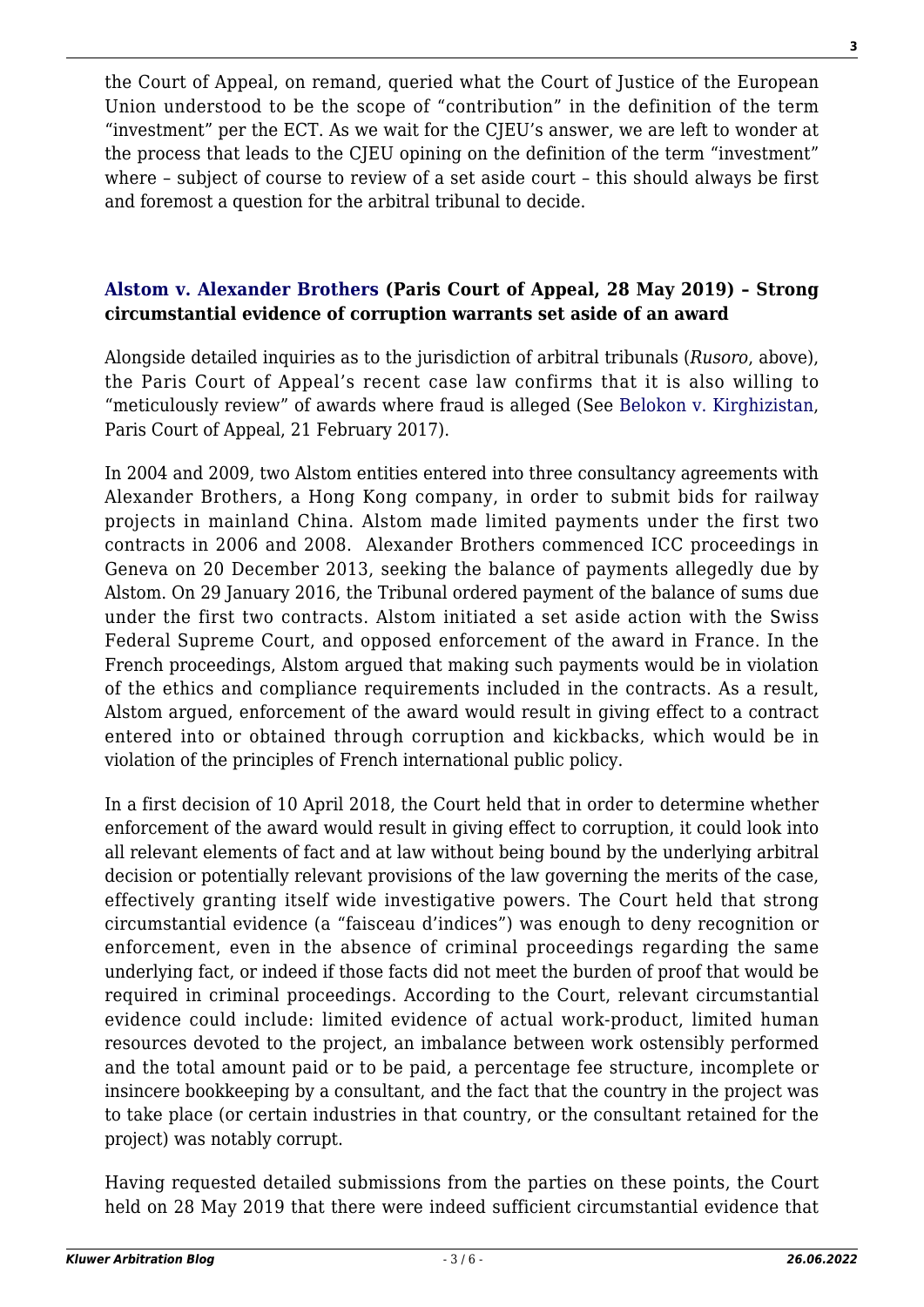enforcement of the award would give effect to a corrupt transaction. On that basis, the Court went on to refuse enforcement of the award. This decision is particularly interesting as it provides a roadmap for future challenges on grounds of corruption, and perhaps even on other grounds, including where the award might not even be set aside at the seat of arbitration.

## **[Al-Kharafi v. Libya](https://www.italaw.com/cases/2185) (Paris Court of Appeal, 5 Sept. 2019) – State immunity not necessarily a bar to enforcement**

Protection of a State's diplomatic assets has become a hot button issue in France since the enactment of the so-called Sapin II statute in December 2016 (see [here](http://arbitrationblog.kluwerarbitration.com/2016/12/30/are-state-creditors-defeated-by-state-immunity-from-enforcement-in-france/), [here](http://arbitrationblog.kluwerarbitration.com/2018/02/21/protection-states-diplomatic-assets-france/) and [here](http://arbitrationblog.kluwerarbitration.com/2019/11/26/stay-of-enforcement-in-france-how-restrictive-is-the-paris-court-of-appeal/) on this blog). Fortunately, 2019 saw the Paris Court of Appeal articulate a clear, step-by-step, test to getting to (or indeed resisting) enforcement in the *Al-Kharafi* case.

In 2006, Al-Kharafi, a Kuwaiti company, and a Libyan entity entered into a 90-year contract for the development of a tourist project approved by the Ministry of Tourism of Libya. The contract contained an arbitration agreement referencing the [Unified](https://investmentpolicy.unctad.org/international-investment-agreements/treaty-files/2394/download) [Agreement for the Investment of Arab Capital in the Arab States](https://investmentpolicy.unctad.org/international-investment-agreements/treaty-files/2394/download), and when Al-Kharafi initiated arbitration, the Tribunal decided to apply the CRCICA Rules of arbitration. On 22 March 2013, the Tribunal rendered an award ordering Libya, the Libyan Investment Authority, the Ministry of Economy and the Ministry of Finance to pay USD 936 million dollars to Al-Kharafi. Libya challenged the award with the Arab Investment Court, unsuccessfully. Al-Kharafi then sought enforcement of this award in France. After various challenges before French courts (including the refusal by the Versailles Court of Appeal to authorize enforcement on different assets), the case for enforcement against Libya's assets got to the Paris Court of Appeal.

The Court outlined a clear three-point test for enforcement: (i) whether the party against whom enforcement is sought is a Libyan State-entity, (ii) whether that party has waived State-immunity, and (iii) in the absence of waiver, whether the targeted assets were purposed for public service, non-commercial, use and are somehow linked to the entity party to the arbitration. In a classic manner, the Court went on to hold that the targeted entity lacked the necessary independence and was therefore indeed a State-entity. Clarifying prior case law however, the Court went on to hold that, *per* customary international law as enshrined in the Sapin II statute, consent to arbitration was not, in itself, constitutive of a waiver of arbitration. Finally, the Court went on to hold that since the targeted assets were linked to the entity party to the arbitration (even though that party might not be a signatory to the arbitration agreement itself), and were not manifestly dedicated to non-commercial public service use, enforcement was therefore permissible. The Court therefore authorized enforcement over the targeted assets.

#### **Saad Buzwair Automotive v. Audi Volkswagen (Supreme Court, 3 Oct. 2019) – The arbitrator's duty to disclose information relating to his independence and**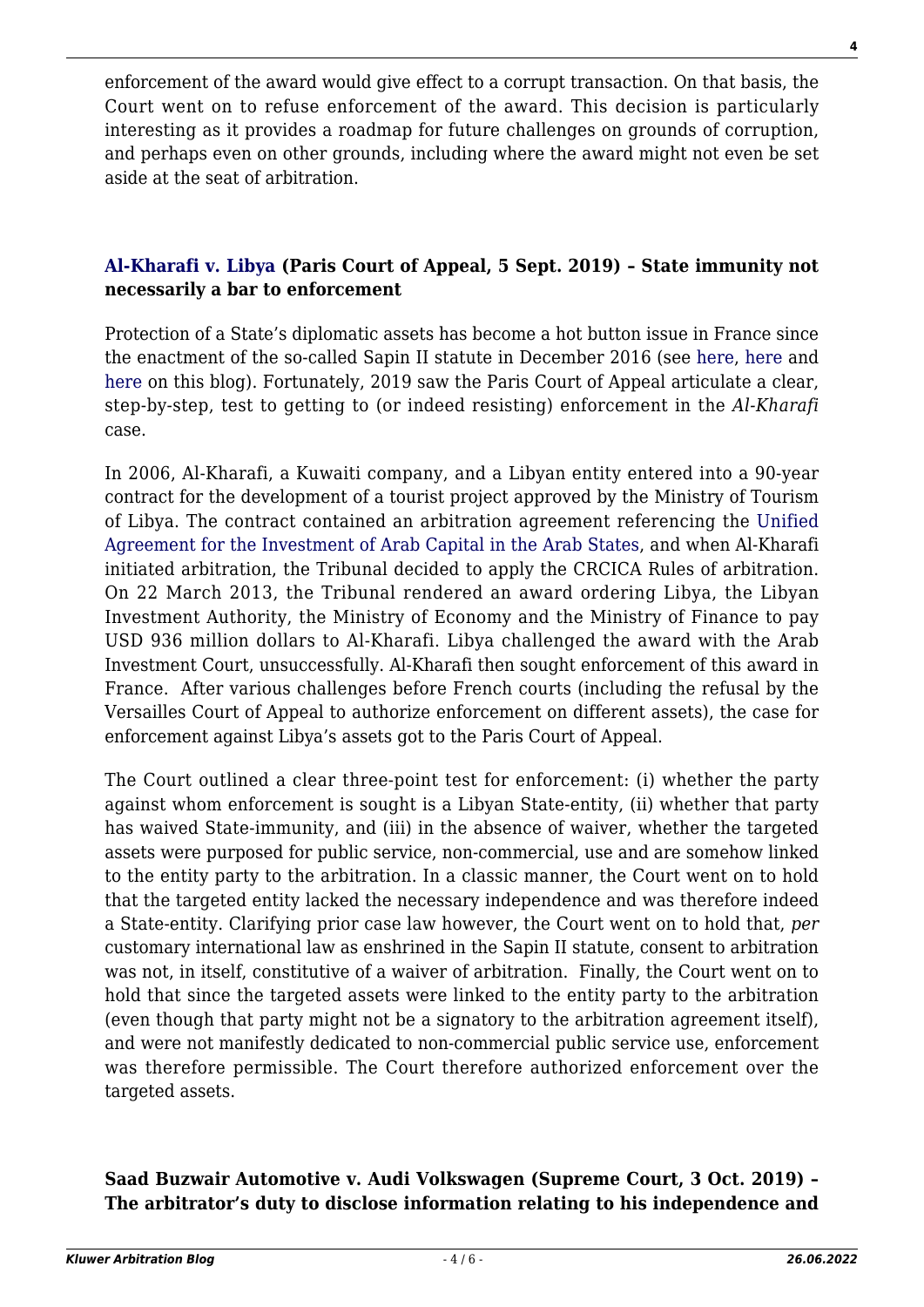#### **impartiality continues for the pendency of the arbitration**

To close off this year in review, on 3 October 2019, the Supreme Court confirmed a 27 March 2018 Paris Court of Appeal decision (discussed [here](http://arbitrationblog.kluwerarbitration.com/2018/07/18/acting-arbitrator-become-risky-business/) on this blog) setting aside an award on the ground that an arbitrator had failed to make certain disclosures which the French courts deemed material enough to suggest a lack of independence and impartiality. This decision is material in that it places additional weight on arbitrators to keep updating their disclosures as the arbitration progresses, even, it seems, where the arbitrator might not even be aware of the potential for conflict.

#### **Profile Navigator and Relationship Indicator**

Offers 6,200+ data-driven arbitrator, expert witness and counsel profiles and the ability to explore relationships of 13,500+ arbitration practitioners and experts for potential conflicts of interest.

[Learn how](https://www.wolterskluwer.com/en/solutions/kluwerarbitration/practiceplus?utm_source=arbitrationblog&utm_medium=articleCTA&utm_campaign=article-banner) **[Kluwer Arbitration Practice Plus](https://www.wolterskluwer.com/en/solutions/kluwerarbitration/practiceplus?utm_source=arbitrationblog&utm_medium=articleCTA&utm_campaign=article-banner)** [can support you.](https://www.wolterskluwer.com/en/solutions/kluwerarbitration/practiceplus?utm_source=arbitrationblog&utm_medium=articleCTA&utm_campaign=article-banner)



References

**5**

*To make sure you do not miss out on regular updates from the Kluwer Arbitration Blog, please subscribe [here](http://arbitrationblog.kluwerarbitration.com/newsletter/). To submit a proposal for a blog post, please consult our [Editorial Guidelines.](http://arbitrationblog.kluwerarbitration.com/editorial-guidelines/)*